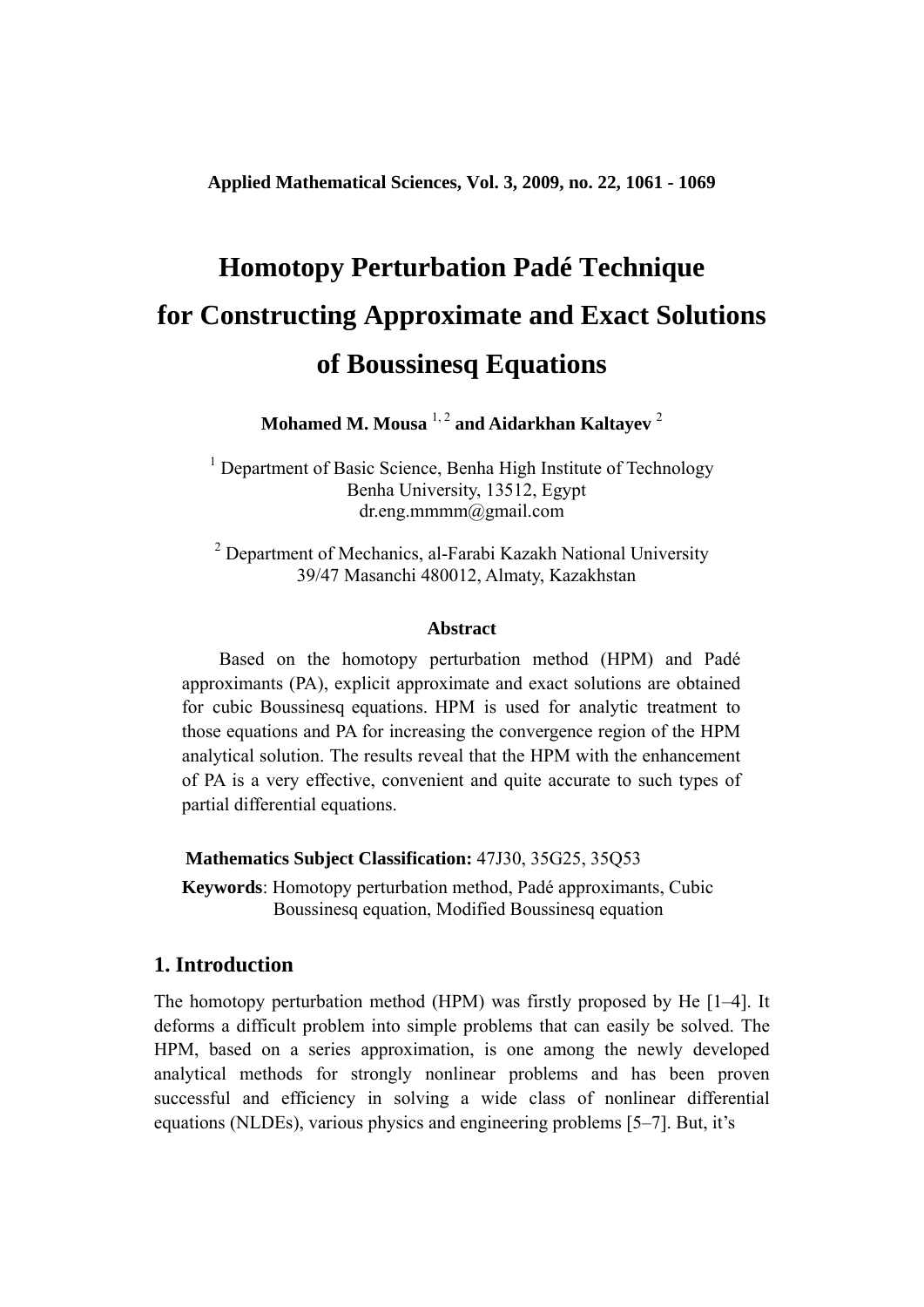known that convergence region of the obtained truncated series solution is limited and, in great, need enhancements to enlarge region of convergence.

 It's well-known that Padé approximations (PA) [8] have the advantage of manipulating the polynomial approximation into a rational function of polynomials. This manipulation provides us with more information about the mathematical behavior of the solution. So, application of PA to the truncated series solution obtained by HPM will be an effective tool to increase the region of convergence and accuracy of the approximate solution even for large values of *t*. In order to obtain Padé approximants of different orders [*N/M*], Maple or Mathematica can be efficiently used.

 In this paper, we are interested in applying the HPM with Padé technique to obtain approximate analytical and exact solutions of the cubic Boussinesq and modified Boussinesq equations. Comparison of the present solution is made with the exact one and excellent agreement is noted.

# **2. Basic idea of He's homotopy perturbation method**

To illustrate the basic ideas of this method, we consider the following nonlinear differential equation [1]:

$$
A(u)-f(r)=0, \quad r \in \Omega,
$$
 (1)

with the boundary conditions

$$
B(u, \partial u/\partial n) = 0, \quad r \in \Gamma,
$$
\n<sup>(2)</sup>

where *A* is a general differential operator, *B* a boundary operator,  $f(r)$  a known analytical function and  $\Gamma$  is the boundary of the domain  $\Omega$ .

 Generally speaking, the operator *A* can be divided into two parts which are *L* and *N* , where *L* is linear, but *N* is nonlinear. Therefore, (1) can be rewritten as follows:

$$
L(u) + N(u) - f(r) = 0.
$$
 (3)

By the homotopy technique, we construct a homotopy  $V(r, p): \Omega \times [0,1] \to \mathbb{R}$ which satisfies:

$$
H(V, p) = (1-p)[L(V) - L(u_0)] + p[A(V) - f(r)] = 0, \qquad p \in [0,1], \ r \in \Omega, \tag{4}
$$

where  $p \in [0,1]$  is an embedding parameter,  $u_0$  is an initial approximation of (1), which satisfies the boundary conditions.

 According to the HPM, we assume that the solution of (4) can be written as a power series in *p* :

$$
V = V_0 + p V_1 + p^2 V_2 + \dots
$$
 (5)

Setting  $p = 1$  results in the approximate series solution of (1):

$$
u = \lim_{p \to 1} V = V_0 + V_1 + V_2 + \dots
$$
 (6)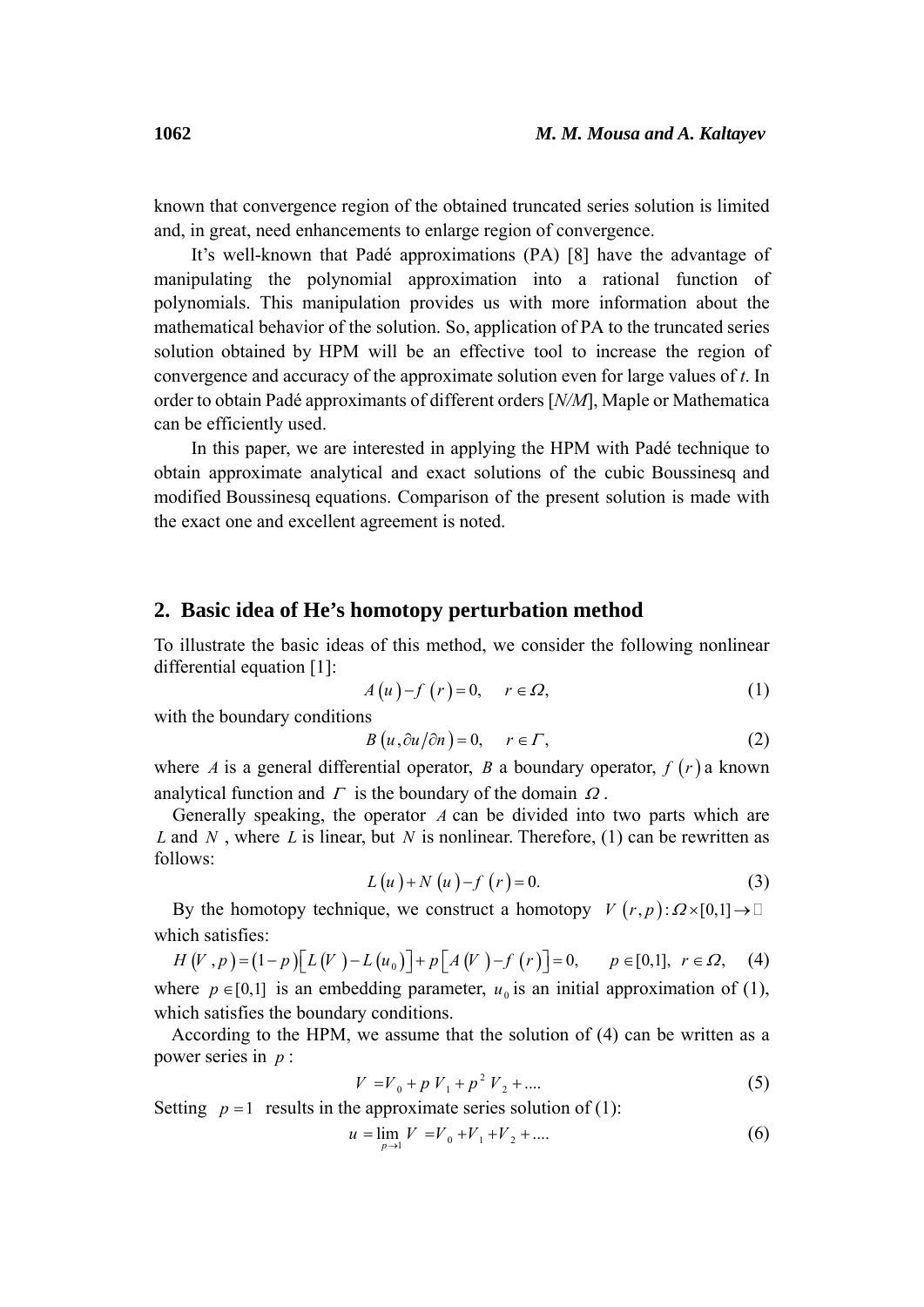The series in (6) is convergent for most cases, and the rate of convergence depends on the nonlinear operator  $A(V)$  [1].

# **3. Applications**

### *3.1 Modified Boussinesq equation*

Firstly, consider the following general equation [9, 10],

$$
u_{tt} + \alpha u_{xxt} + \beta u_{xxxx} + \gamma \left( u^{n} \right)_{xx} = 0, \tag{7}
$$

where  $\alpha$ ,  $\beta$ ,  $\gamma$  and *n* are real constants.

This equation is called the high-order modified Boussinesq equation with the damping term *uxxt*. It appears in several domains of mathematics and physics.

When  $\alpha = 0$ ,  $\beta = -1$ ,  $\gamma = 1$  and  $n = 3$ , equation (7) becomes the cubic modified

Boussinesq equation which was presented in the famous Fermi–Pasta–Ulam problem and is used to investigate the behavior of systems which are primarily linear but a nonlinearity is introduced as a perturbation. It arises in other physical applications as well.

## **Example 1.**

Consider the cubic modified Boussinesq equation,

$$
u_{tt} + u_{xxt} + \frac{2}{9}u_{xxxx} - (u^3)_{xx} = 0, \quad u(x,0) = 1 + \tanh\left(\frac{3}{2}x\right), \quad u_t(x,0) = -3\,\text{sech}^2\left(\frac{3}{2}x\right). \tag{8}
$$

According to (4), a homotopy  $V(x,t,p): \Omega \times [0,1] \to \mathbb{D}$  can be written as

$$
(1-p)(V_{u}-u_{0,u})+p(V_{u}+V_{xxt}+\frac{2}{9}V_{xxx}-(V^{3})_{xx})=0, \qquad p \in [0,1], \ (x,t) \in \Omega, \tag{9}
$$

where  $u_0 = u_0(x, t) = V_0(x, 0) = u(x, 0)$  and  $u_{0, u} = \frac{\partial^2 u_0}{\partial t^2}$ .

One can now try to obtain a solution of  $(19)$  in the form of:

$$
V(x,t) = V_0(x,t) + p V_1(x,t) + p^2 V_2(x,t) + \dots
$$
 (10)

Substituting (10) into (9) and equating terms of the identical powers of *p* yields  $p^{1}:$   $V_{1,u}$  + $V_{0, xxt}$  +  $\frac{2}{9}V_{0, xxxx}$  - 3 $(V_{0})^{2}V_{0, xxt}$  -  $6V_{0}(V_{0, x})^{2}$  = 0,  $p^0$ :  $V_{0,tt} = 0$ ,

$$
p^{2}: V_{2,u} + V_{1,xx} + \frac{2}{9}V_{1,xxxx} - 3(V_{0})^{2}V_{1,xx} - 6V_{0}V_{1}V_{0,xx} - 6V_{1}(V_{0,x})^{2} - 12V_{0}V_{0,x}V_{1,x} = 0,
$$
  
...  
(11)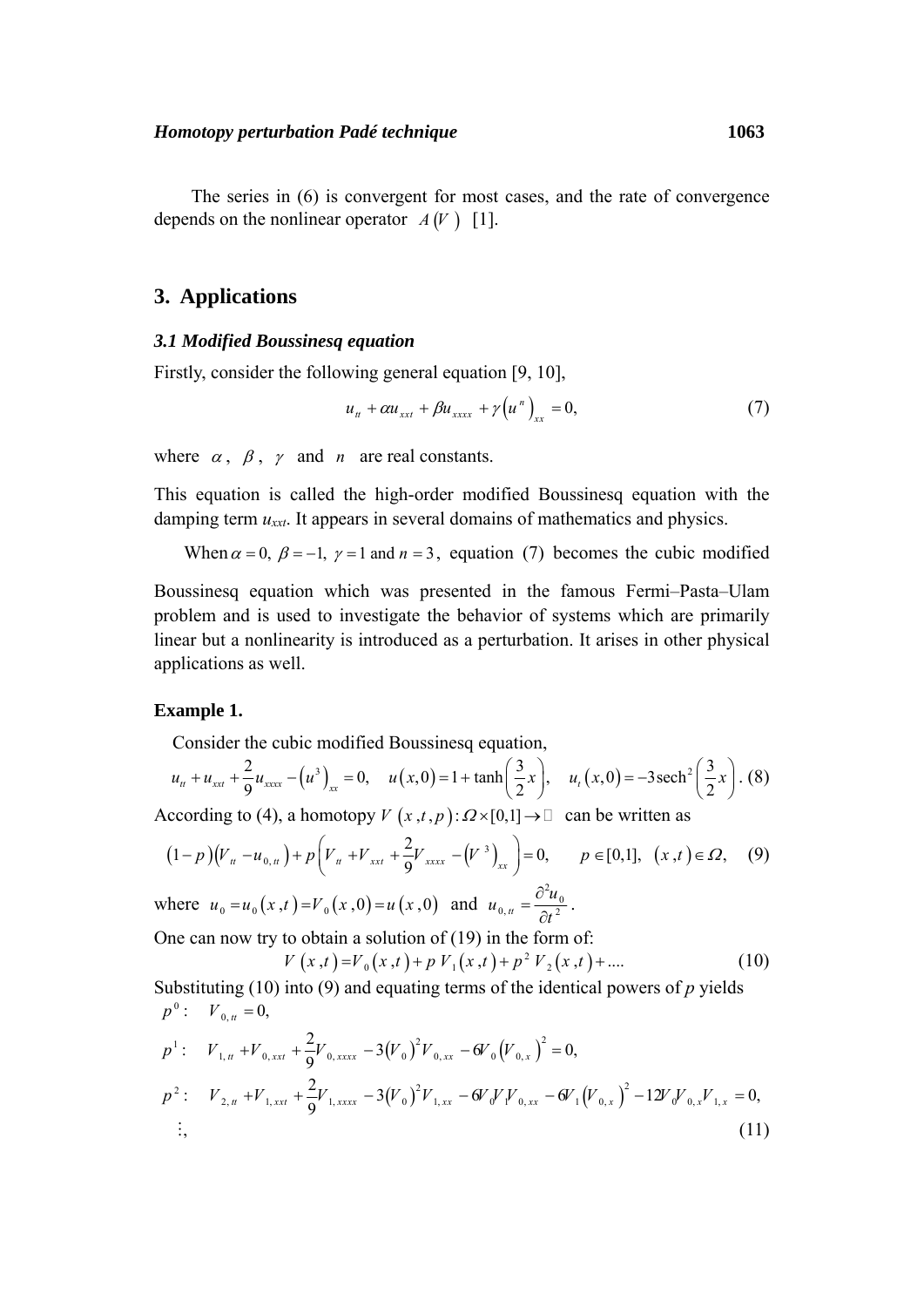with the following initial conditions:

$$
V_{i}(x,0) = \begin{cases} 1 + \tanh\left(\frac{3}{2}x\right), & i = 0, \\ 0, & i = 1, 2, ..., \end{cases} \qquad V_{i,t}(x,0) = \begin{cases} -3\operatorname{sech}^{2}\left(\frac{3}{2}x\right), & i = 0, \\ 0, & i = 1, 2, ... \end{cases}
$$
 (12)

Solving the system (11), with the conditions (12) gives

$$
V_0(x,t) = 1 + \tanh\left(\frac{3}{2}x\right) - 3t \operatorname{sech}^2\left(\frac{3}{2}x\right),
$$
  
\n
$$
V_1(x,t) = -9t^2 \tanh\left(\frac{3}{2}x\right) \operatorname{sech}^2\left(\frac{3}{2}x\right) - \frac{9}{40}t^3 \{80 \operatorname{sech}^2\left(\frac{3}{2}x\right) - 120 \operatorname{sech}^4\left(\frac{3}{2}x\right) + 120 \tanh\left(\frac{3}{2}x\right) \operatorname{sech}^2\left(\frac{3}{2}x\right) - 360 \tanh\left(\frac{3}{2}x\right) \operatorname{sech}^4\left(\frac{3}{2}x\right) + \frac{9}{40}t^4 \{450 \operatorname{sech}^6\left(\frac{3}{2}x\right) - 360 \operatorname{sech}^4\left(\frac{3}{2}x\right) + 675 \tanh\left(\frac{3}{2}x\right) \operatorname{sech}^6\left(\frac{3}{2}x\right) - 360 \tanh\left(\frac{3}{2}x\right) \operatorname{sech}^4\left(\frac{3}{2}x\right) \}
$$
  
\n
$$
-\frac{9}{40}t^5 \{486 \operatorname{sech}^6\left(\frac{3}{2}x\right) - 567 \operatorname{sech}^8\},
$$
  
\n
$$
\vdots
$$
  
\n(13)

 In this manner the other components can be easily obtained. For this example, we continued solving (11) for  $V_n$ ,  $n=0,1,...$  until  $V_2$  and hence obtained the two-term approximation  $\varphi_2 = V_0 + V_1 + V_2$ .

 With the aid of Maple software, the rational approximations [*N/M*] can be obtained by applying PA with respect to *t* to the obtained series solution  $\varphi_2$  such that  $N+M \leq 9$  (highest power of the variable *t* in  $\varphi_2$ ).

 In order to evaluate the reliability and accuracy of the HPM with the enhancement of PA, here we mention that (8) has an exact solution,

$$
u(x,t) = 1 + \tanh\left(\frac{3}{2}x - 3t\right). \tag{14}
$$

 Some numerical results for the absolute error between the exact solution *u* and series solution  $\varphi_2$  are presented in Tables 1 and for the absolute error between *u* and Padé approximation [2/6] are presented in Tables 2. Table 1

| $t_i \backslash x_i$ | 0.0              | 0.5             | 1.0             | 1.5                         | 2.0            |  |  |  |
|----------------------|------------------|-----------------|-----------------|-----------------------------|----------------|--|--|--|
| 0.1                  | $0.2372496E - 3$ | $0.1051763$ E-2 | $0.826206$ E-3  | $0.47619$ E-4               | $0.35346$ E-4  |  |  |  |
| 0.3                  | 0.6138779 E-2    | 0.1028504349    | 0 3866883 E-1   | $0.2691527$ F <sub>-2</sub> | $0.631936$ E-3 |  |  |  |
| 0.5                  | $0.2827709$ E-1  | 0.2138252261    | $0.7879245$ F-1 | $0.5840657$ E-1             | 0.8879789 E-1  |  |  |  |
| 0.7                  | 3.585856474      | 3.486293464     | 0.6280186210    | 0.3874946876                | 0.76612254     |  |  |  |
| 0.9                  | 43.72139536      | 29.68321428     | 4.835834768     | 1.603806045                 | 1.2539338915   |  |  |  |
| -1.1                 | 292.5846898      | 144.0809202     | 18.59432219     | 4.466162969                 | 1.361639355    |  |  |  |

Results obtained for the absolute error  $|u - \varphi_{\alpha}|$  for selected values of *x* and *t*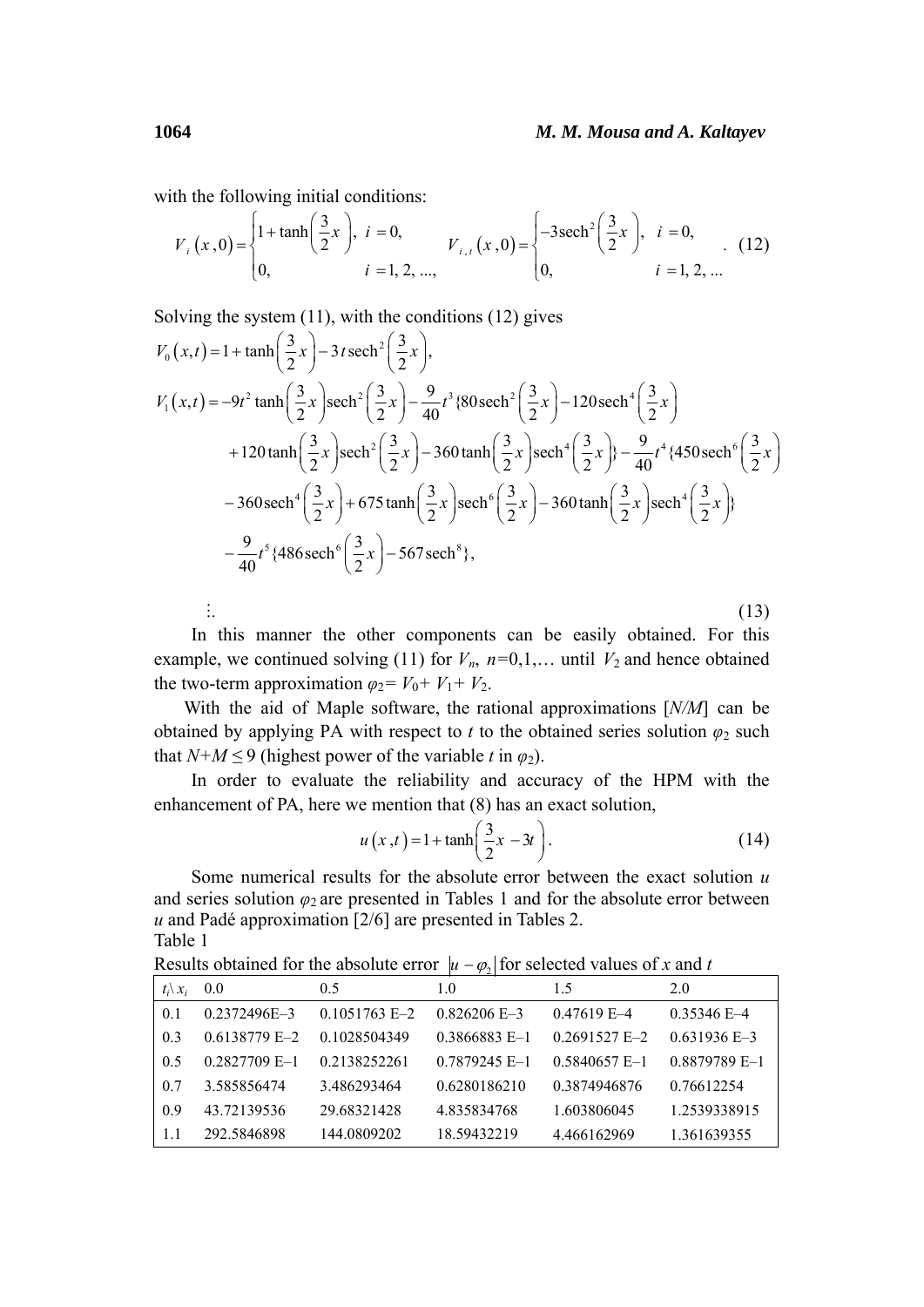| anı |
|-----|
|-----|

Results obtained for the absolute error  $|u - [2/6]|$  between the exact solution and the one obtained by application of a PA [2/6] to HPM series solution  $\varphi_2$ 

| $t_i \backslash x_i$ | 0.0             | 0.5             | 1.0            | 1.5            | 2.0             |
|----------------------|-----------------|-----------------|----------------|----------------|-----------------|
| 0.1                  | $0.2434446$ E-3 | $0.1058608$ E-2 | $0.825470$ E-3 | 0.47597 E-4    | $0.353445$ E-4  |
| 0.3                  | $0.6522647 E-2$ | $0.5470101$ E-1 | $0.356969$ E-1 | $0.794166$ E-3 | $0.1181480 E-2$ |
| 0.5                  | $0.4220276$ E-2 | 0.2137442037    | $0.638468$ E-1 | $0.180639$ E-2 | 0.5222480 E-2   |
| 0.7                  | 0.1578839 E-2   | 0.3489404687    | $0.145551$ E-1 | $0.670999$ F-2 | $0.2724002$ E-1 |
| 09                   | $0.3238113$ E-2 | 0.6899567854    | $0.697368$ E-1 | $0.848258$ E-1 | $0.2258921 E-2$ |
| -1.1                 | 0.2763887E-2    | 0.4006148959    | $0.697437 E-1$ | $0.135511$ E-1 | $0.1344292$ E-1 |



Figure1: The surfaces generated from the HPM result  $\varphi_2(x,t)$ , shown in (a), in comparison with the exact solution, shown in (b), for the cubic modified Boussinesq equation in the domain 0 ≤ *t* ≤ 0.5 and −10 ≤ *x* ≤ 10

The behavior of the solutions  $\varphi_2$  and the exact solution illustrated in Figs. 1(a), 1(b), 2(b) and 3(b) shows that the HPM solution  $\varphi_2$  is an accurate approximation only in the interval  $0 \le t \le 0.5$  but diverges for values of  $t > 0.5$ . We can conclude the same result from the numerical results of the absolute error between the exact solution and  $\varphi_2$  shown in Table 1 as well. Figs. 2(b) and 3(b) show the deterioration in the HPM solution  $\varphi_2$  beyond the interval of convergence. So, PA would be needed to increase the convergence domain region.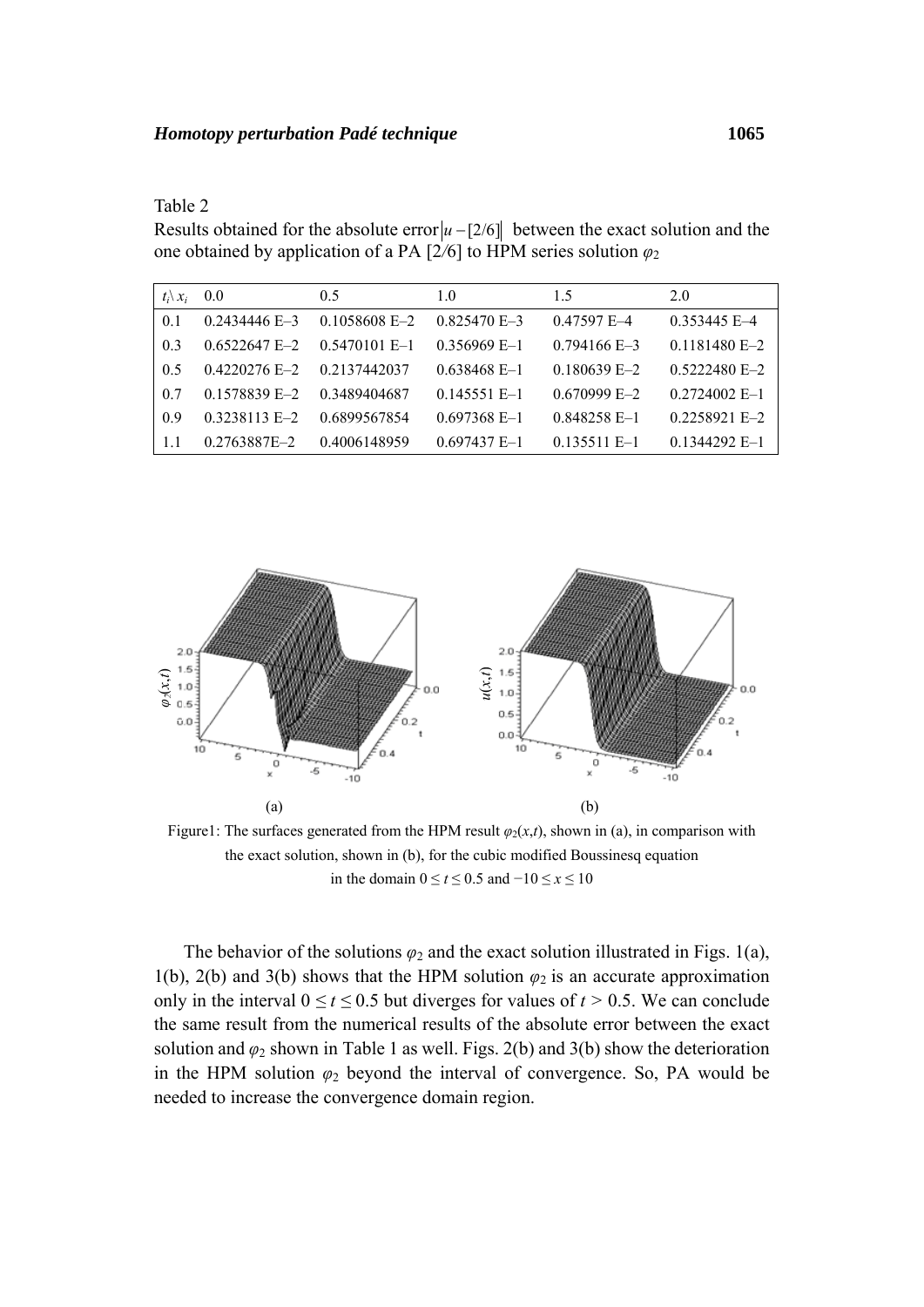

Figure 2: Results for *x* =1, obtained for the exact solution (solid line) and the ones obtained by applying PA [2/4] and [2/7] to  $\varphi_2$ , shown in (a), in comparison with HPM result  $\varphi_2$ , shown in (b), for the cubic modified Boussinesq equation



Figure 3: Results for *x* =2, obtained for the exact solution (solid line) and the ones obtained by applying PA [2/6] and [2/7] to  $\varphi_2$ , shown in (a), in comparison with HPM result  $\varphi_2$ , shown in (b), for the cubic modified Boussinesq equation

 It's seen in Table 2, Figs. 2(a) and 3(a), that the application of PA, for example [2/4], [2/6] and [2/7], to the truncated series solution  $\varphi_2$  greatly improves the results of the HPM and increases approximate solution accuracy and convergence domain region.

#### *3.2 Cubic Boussinesq equation*

 A well-known model of nonlinear dispersive waves which was proposed by Boussinesq is formulated in the form

$$
u_{tt} = u_{xx} + 3(u^3)_{xx} + u_{xxxx}, \qquad L_0 \le x \le L_1
$$
 (15)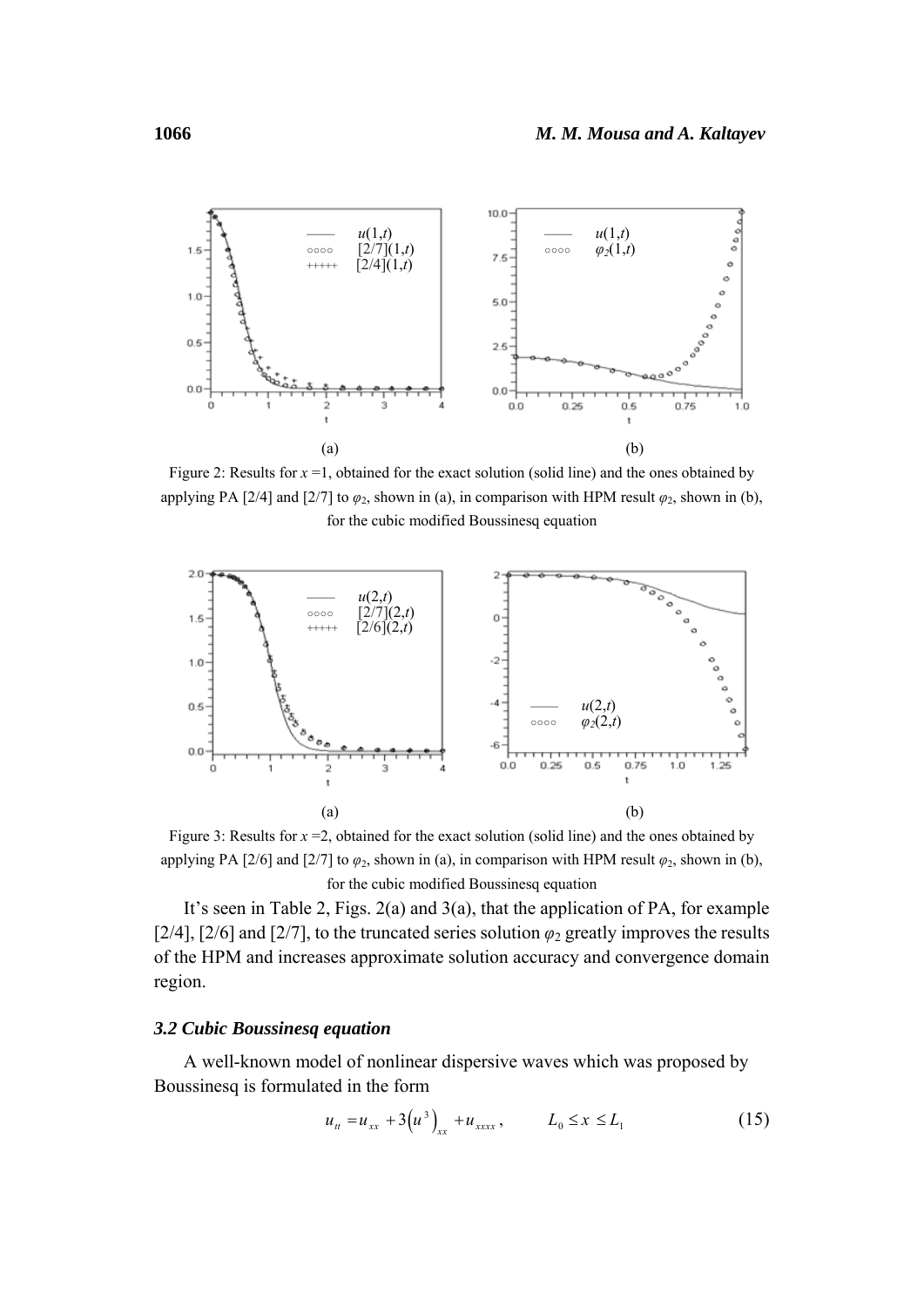The Boussinesq equation (15) describes motions of long waves in shallow water under gravity and in a one-dimensional nonlinear lattice [11].

#### **Example 2.**

Consider the cubic Boussinesq equation [12]

$$
u_{u} - u_{xx} - u_{xxxx} + 2(u^{3})_{xx} = 0, \qquad u(x,0) = \frac{1}{x}, \qquad u_{t}(x,0) = -\frac{1}{x^{2}}.
$$
 (16)

The homotopy of (16)  $V(x,t,p): \Omega \times [0,1] \to \mathbb{D}$  satisfies

$$
(1-p)(V_u - u_{0,u}) + p(V_u - V_{xx} - V_{xxx} + 2(V^3))_{xx}) = 0, \quad p \in [0,1], \ (x,t) \in \Omega. \tag{17}
$$

Suppose the solution of  $(17)$  to be in the following form,

$$
V(x,t) = V_0(x,t) + p V_1(x,t) + p^2 V_2(x,t) + \dots
$$
 (18)

 Substituting (18) into (17), and equating the terms with the identical powers of *p* yields

$$
p^{0}: V_{0,u} = 0,
$$
  
\n
$$
p^{1}: V_{1,u} - V_{0,xx} - V_{0,xxxx} + 6(V_{0})^{2}V_{0,xx} + 12V_{0}(V_{0,x})^{2} = 0,
$$
  
\n
$$
p^{2}: V_{2,u} - V_{1,xx} - V_{1,xxxx} + 6(V_{0})^{2}V_{1,xx} + 12V_{0}V_{0,xx} + 12V_{1}(V_{0,x})^{2} + 24V_{0}V_{0,x}V_{1,x} = 0,
$$
  
\n
$$
\vdots,
$$
\n(19)

with the following initial conditions:

$$
V_{i}(x,0) = \begin{cases} \frac{1}{x}, & i = 0, \\ 0, & i = 1, 2, ..., \end{cases} \qquad V_{i,t}(x,0) = \begin{cases} -\frac{1}{x^{2}}, & i = 0, \\ 0, & i = 1, 2, ... \end{cases}
$$
 (20)

Solving the system (19) corresponding to the initial conditions (20) yields

$$
V_0(x,t) = \frac{1}{x} - \frac{t}{x^2},
$$
  
\n
$$
V_1(x,t) = \frac{t^2}{x^3} - \frac{t^3}{x^4} - \frac{15t^4}{x^7} + \frac{21t^5}{5x^8},
$$
  
\n
$$
V_2(x,t) = \frac{t^4}{x^5} - \frac{t^5}{x^6} + \frac{15t^4}{x^7} - \frac{21t^5}{5x^8} - \frac{308t^6}{5x^9} - \frac{2250t^6}{x^{11}} + \frac{612t^7}{35x^{10}} + \frac{1782t^7}{7x^{12}} - \frac{11583t^8}{35x^{13}} + \frac{273t^9}{5x^{14}},
$$
  
\n
$$
\vdots
$$
  
\n(21)

It's noticed that each  $V_n$  contains terms that have similar terms in  $V_{n+1}$ , *n=*1,2,… but with a different sign. These terms called by noise terms and will be self-cancelled in  $\varphi_{\infty} = \lim_{k \to \infty} \sum_{n=0}^{k}$  $\lim_{k\to\infty}\sum_{n=0}^{N}V_n$ .

In this problem, we continued solving (19) for  $V_n$ ,  $n=0,1,...$  until  $V_4$  and hence obtained the four-term approximation  $\varphi_4 = V_0 + V_1 + V_2 + V_3 + V_4$ ,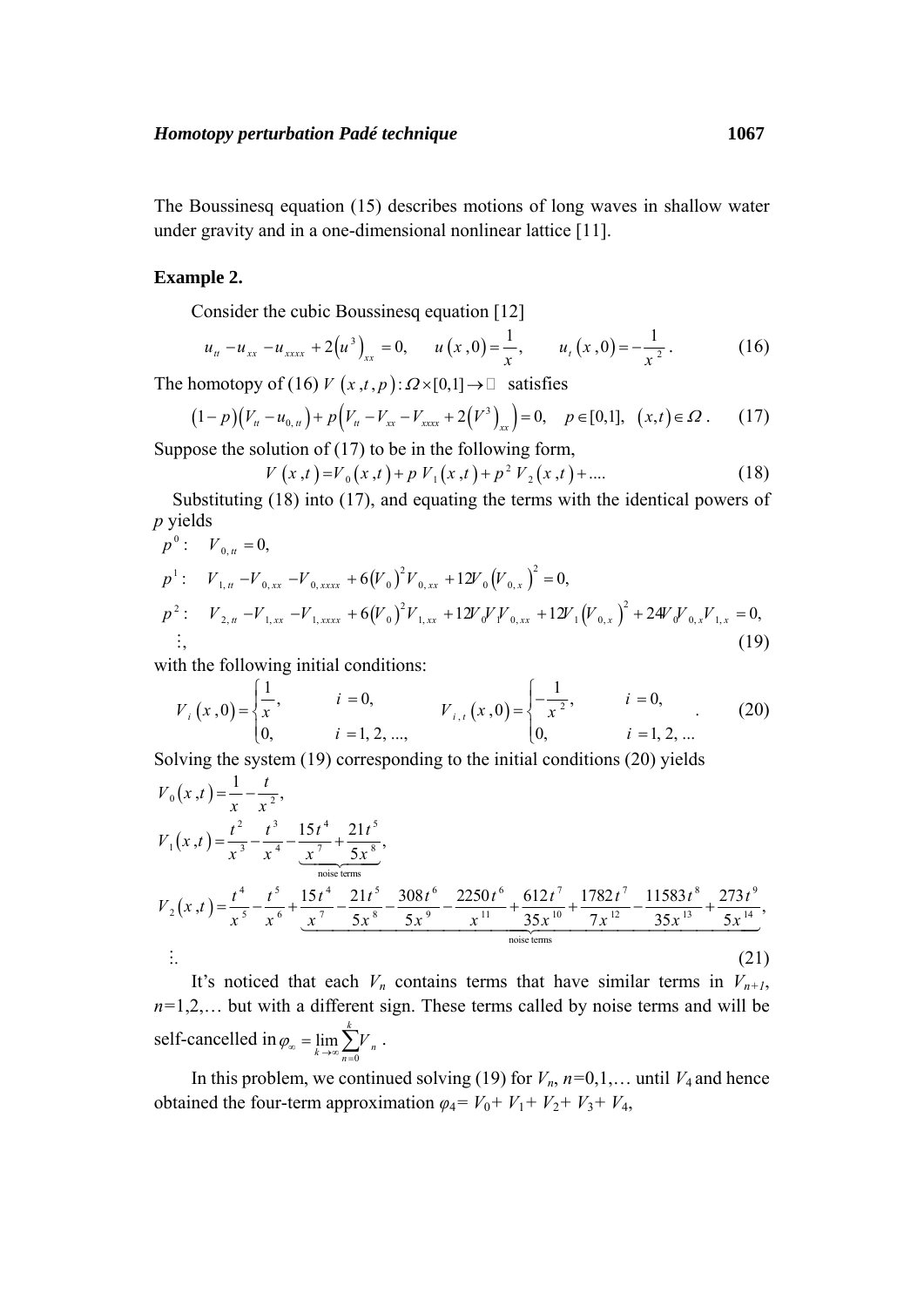$$
\varphi_4(x,t) = \frac{1}{x} - \frac{t}{x^2} + \frac{t^2}{x^3} - \frac{t^3}{x^4} + \frac{t^4}{x^5} - \frac{t^5}{x^6} + \frac{t^6}{x^7} - \frac{t^7}{x^8} + \frac{t^8}{x^9} - \frac{t^9}{x^{10}} + \text{noise terms} \,. \tag{22}
$$

 We found that the application of the Padé approximants [*N/M*], with respect to *t* to the series solution  $\varphi_4$ , for all  $N \ge 0$  and  $M \ge 1$  such that  $N+M \le 9$ , gives

$$
\left[N/M\right]\left(x,t\right) = \frac{1}{x+t},\tag{23}
$$

which is the exact solution of the cubic Boussinesa equation (16).

 It's obvious that utilizing of PA provides self-examination to the exact solution if the NLDE has a rational exact one by using only a few-term solution of the HPM.

# **4. Conclusions**

 The first conclusion that can be draw from our results is that the He's homotopy perturbation method is an effective tool to deal with nonlinear dispersive equations of Boussinesq and, in isolation, provides an accurate approximation in a relatively small interval of *t*. The second conclusion is that the application of the Padé approximants to the HPM truncated series solution greatly improves the results, increases accuracy, enlarge convergence region and in some cases gives self-examination to the exact solution. It's worth noting that the HPM with the enhancement of PA is an effective, simple and quite accurate tool for handling and solving nonlinear dispersive equations and other types of NLDEs. The various applications of the HPM prove that it's an efficient method to handle nonlinear structures.

# **References**

- [1] J.H. He, Homotopy perturbation technique, Comput. Methods Appl. Mech. Eng., 178 (1999), 257–262.
- [2] J.H. He, Homotopy perturbation method: a new nonlinear analytical technique, Appl. Math. Comput., 135 (2003), 73–79.
- [3] J.H. He, Comparison of homotopy perturbation method and homotopy analysis method, Appl. Math. Comput., 156 (2004), 527–539.
- [4] J.H. He, Application of homotopy perturbation method to nonlinear wave equations, Chaos, Solitons Fractals, 26 (2005), 695–700.